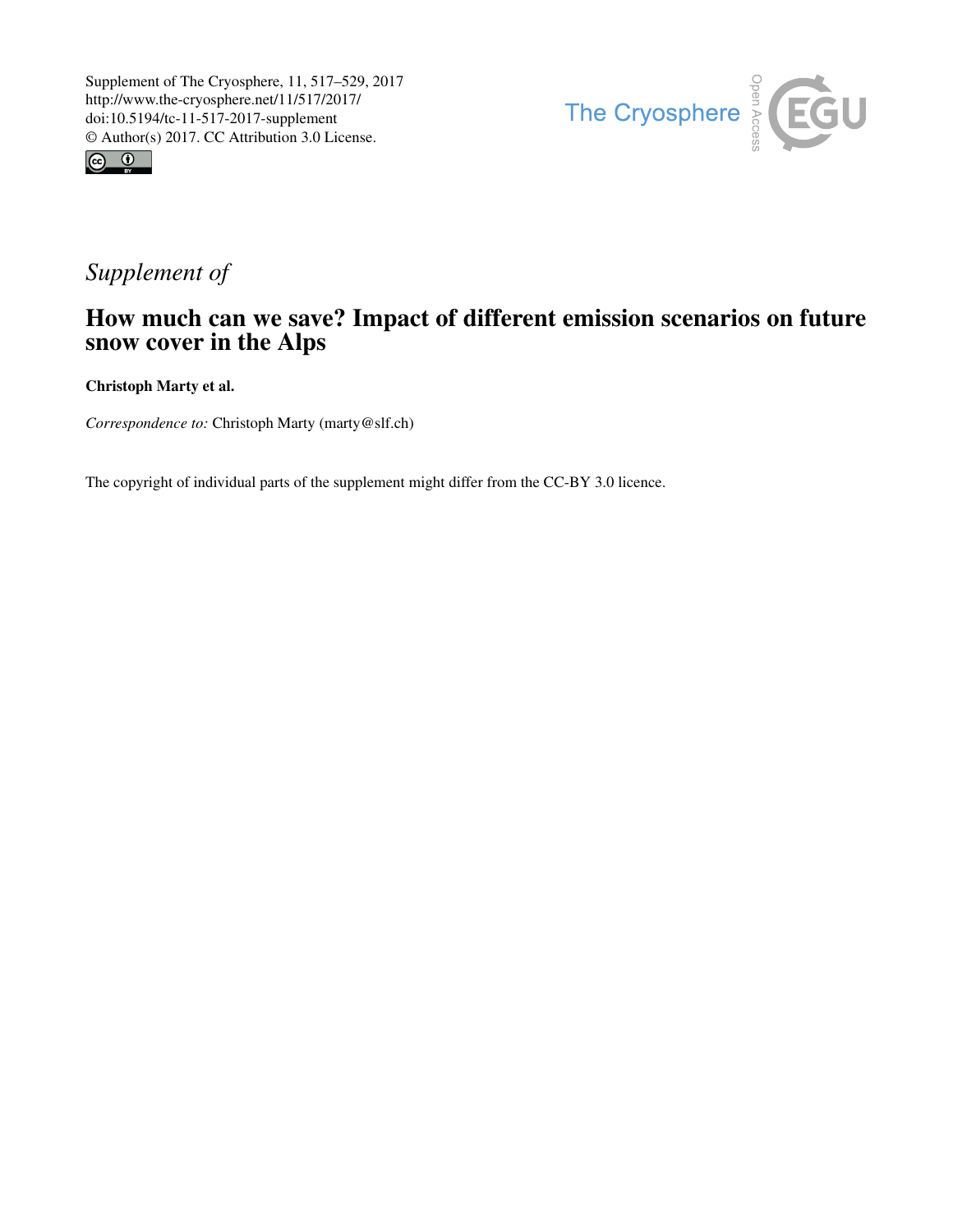| Stat            | Altitude         | 2000 | 2001 | 2002 | 2003 | 2004 | 2005 | 2006 | 2007 | 2008 | 2009 | 2010 | 2011 | 2012 |
|-----------------|------------------|------|------|------|------|------|------|------|------|------|------|------|------|------|
| Chur            | 550 <sub>m</sub> | 0.04 | 0.03 | 0.03 | 0.03 | 0.03 | 0.03 | 0.03 | 0.06 | 0.03 | 0.03 | 0.03 | 0.03 | 0.03 |
| <b>Bern</b>     | 550 m            | 0.09 | 0.04 | 0.08 | 0.05 | 0.06 | 0.06 | 0.08 | 0.08 | 0.03 | 0.08 | 0.08 | 0.09 | 0.05 |
| <b>Disentis</b> | 10.90 $m$        | 0.18 | 0.17 | 0.18 | 0.18 | 0.16 | 0.17 | 0.18 | 0.19 | 0.17 | 0.17 | 0.18 | 0.15 | 0.18 |
| Arosa           | 1320 $m$         | 0.42 | 0.41 | 0.41 | 0.44 | 0.42 | 0.42 | 0.43 | 0.47 | 0.43 | 0.43 | 0.44 | 0.40 | 0.44 |
| Samedan         | $1750 \text{ m}$ | 0.31 | 0.29 | 0.31 | 0.31 | 0.29 | 0.31 | 0.32 | 0.31 | 0.31 | 0.30 | 0.30 | 0.26 | 0.33 |
| Weissfluhioch   | 2540 m           | 0.98 | 0.95 | 1.02 | 1.02 | 0.98 | 1.03 | 1.02 | 1.04 | 1.05 | 1.00 | 0.98 | 1.01 | 1.03 |
|                 |                  |      |      |      |      |      |      |      |      |      |      |      |      |      |

**Table S1: Root mean squared error (RSME) calculated for snow depths greater than 0.01 m for selected stations in the Aare and Grisons catchment during the 13 years of the reference period.**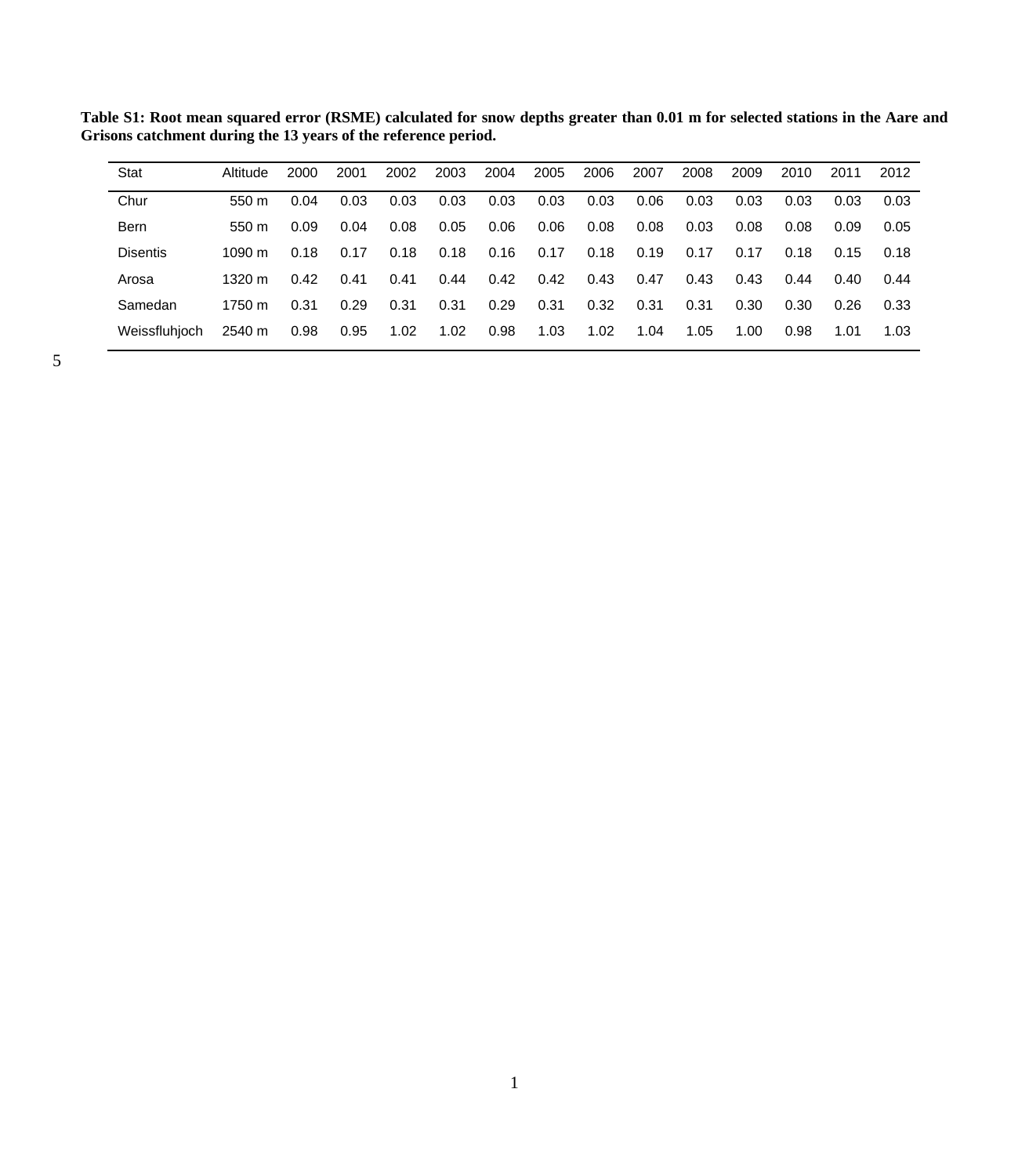| <b>Station</b>  | Elevation | Reference | 2035 | 2060 | 2085     |
|-----------------|-----------|-----------|------|------|----------|
|                 |           |           |      |      |          |
| <b>Bern</b>     | 542 m     | 40        | 13   | 5    | 0        |
| Interlaken      | 568 m     | 41        | 14   | 6    | 0        |
| Grindelwald     | 1034 m    | 101       | 72   | 37   | 14       |
| Adelboden       | 1350 m    | 139       | 107  | 75   | 35       |
| Mürren          | 1650 m    | 173       | 148  | 116  | 77       |
|                 |           |           |      |      |          |
| Chur            | 593 m     | 39        | 14   | 5    | $\Omega$ |
|                 |           |           |      |      |          |
| <b>Disentis</b> | 1130 m    | 98        | 68   | 40   | 18       |
| Davos           | 1560m     | 157       | 123  | 86   | 49       |
| Samedan         | 1721 m    | 165       | 139  | 101  | 61       |
| Weissfluhjoch   | 2690 m    | 254       | 228  | 197  | 163      |
|                 |           |           |      |      |          |

**Table S2: Mean number of snow days (snow depth at least 5 cm) for the reference and the three future time periods based on the A2 scenario for 5 stations in the Aare region (above) and the Grisons region (below).**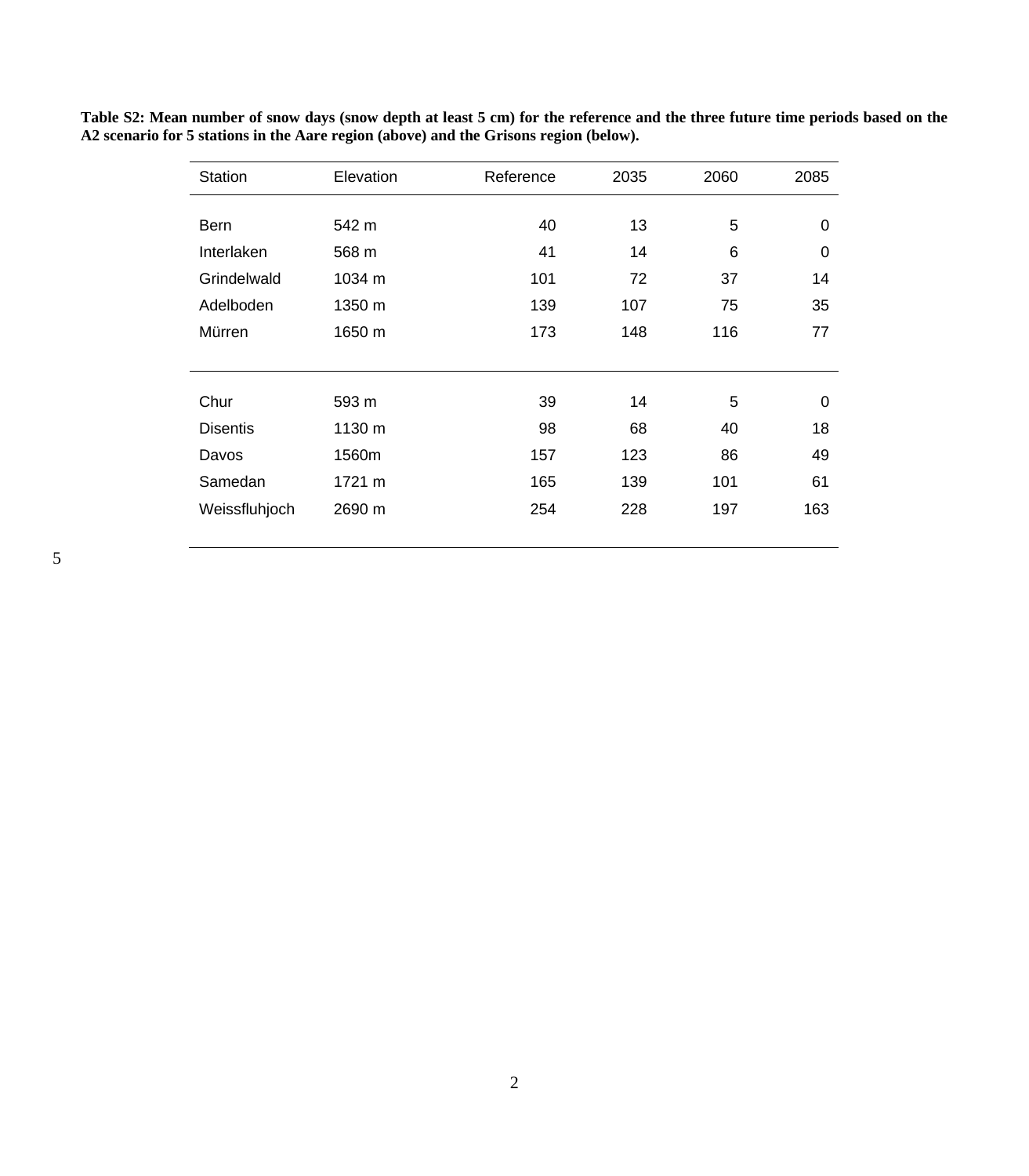

**Figure S1: Measured (black) and simulated snow depth (grey) for Bern (542 m), Disentis (1190 m) and Weissfluhjoch (2540 m). Note: the scale of the y-axis is different for each station.**

3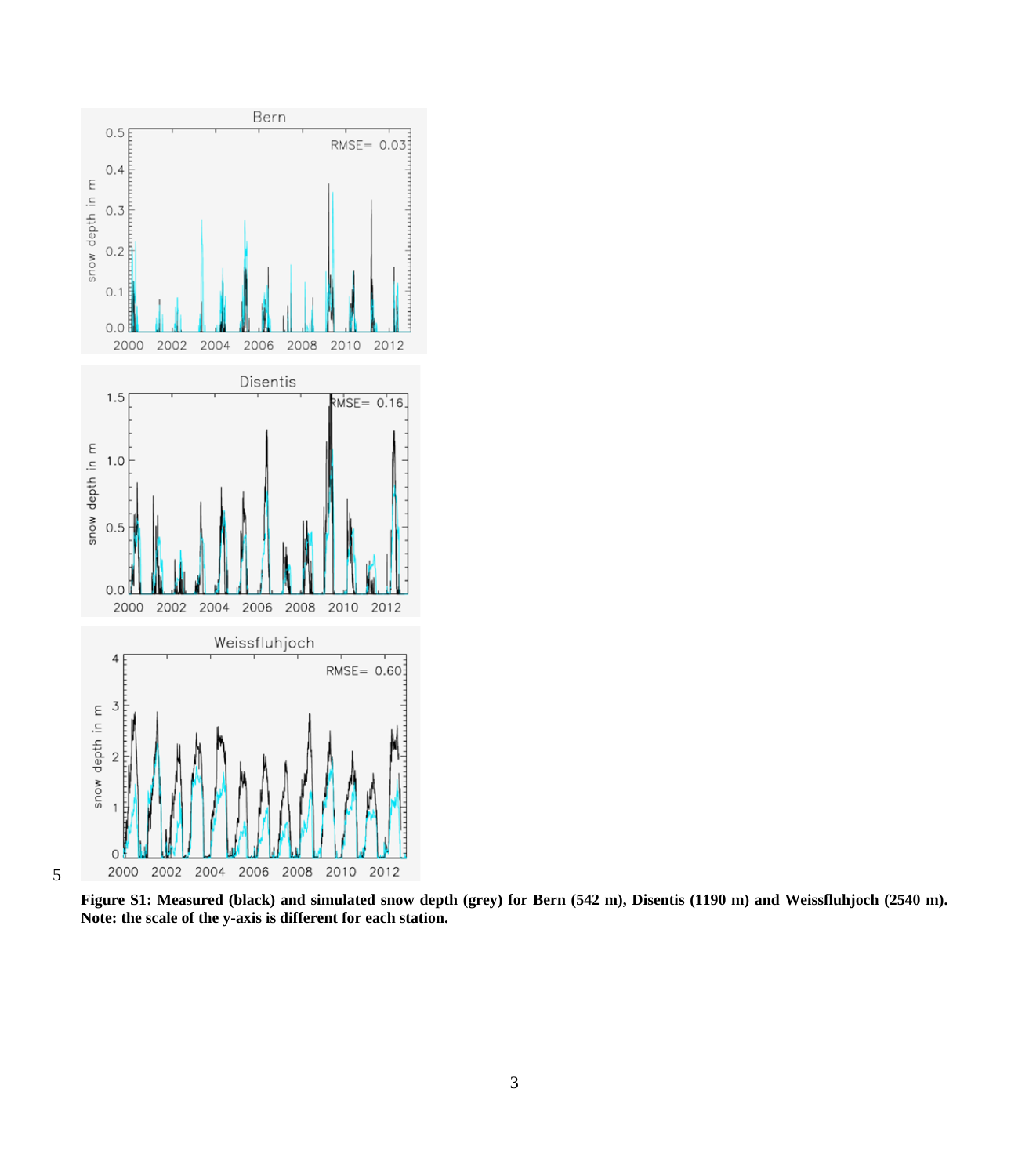

**Figure S2: Distribution of the annual relative decreases of the snow depth for A2, A1B and RCP3PD and the three different future**  5 **time periods (2020-49, 2045-74, 2070-99) for Aare (top) and Grisons (bottom) based on the inter-annual variability of the reference period. The value X corresponds to the spatial and temporal mean relative decrease in [%], which is visualized in Figure 3. The value d defines the difference between the highest and the lowest relative decrease within the scenario period. The number of the simulated years is N=13.**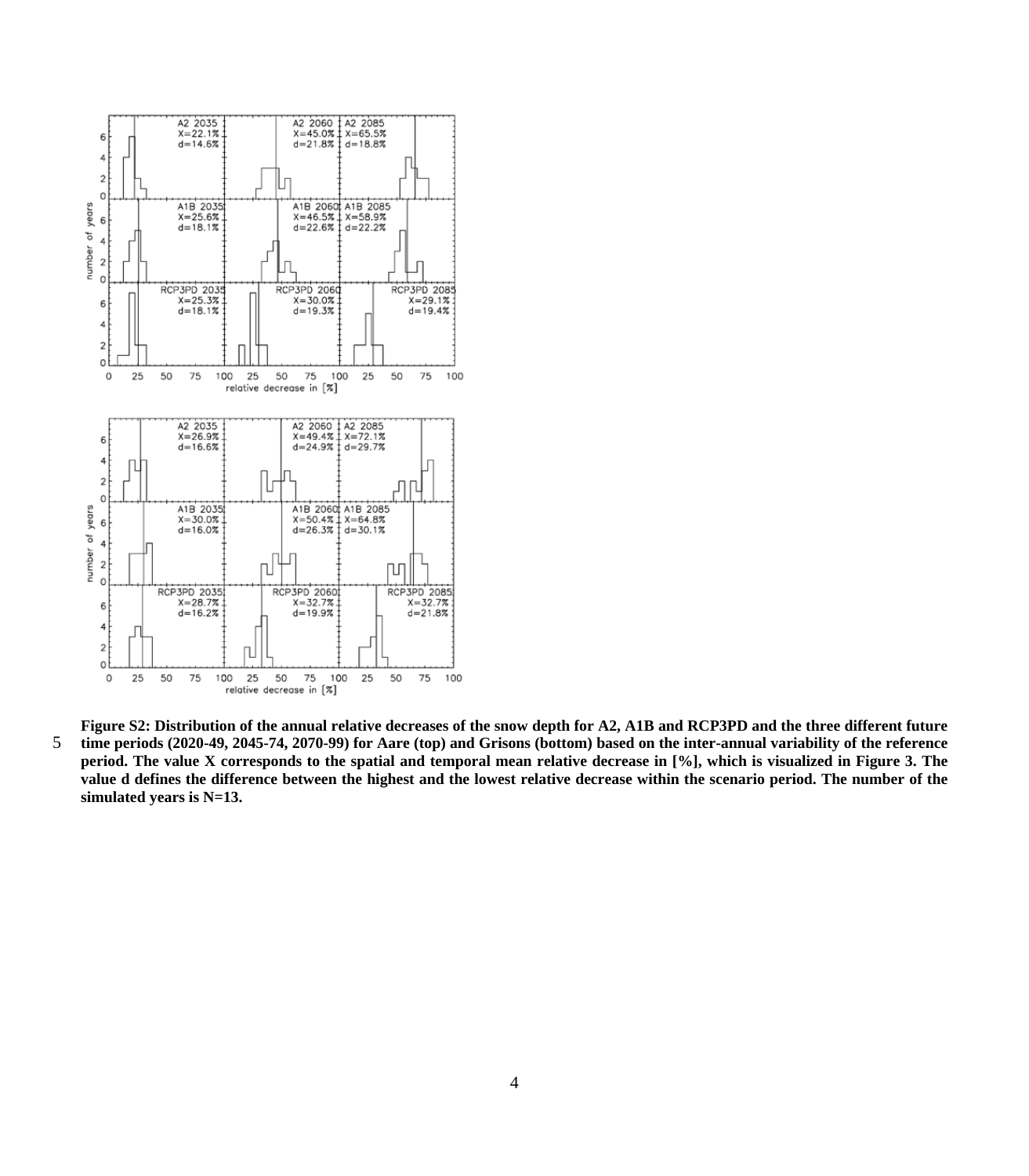

**Figure S3: Relative decrease for February 1 snow depth during the last time period (2085) and the A1B scenario for the Aare region (left) and the Grisons region (right).**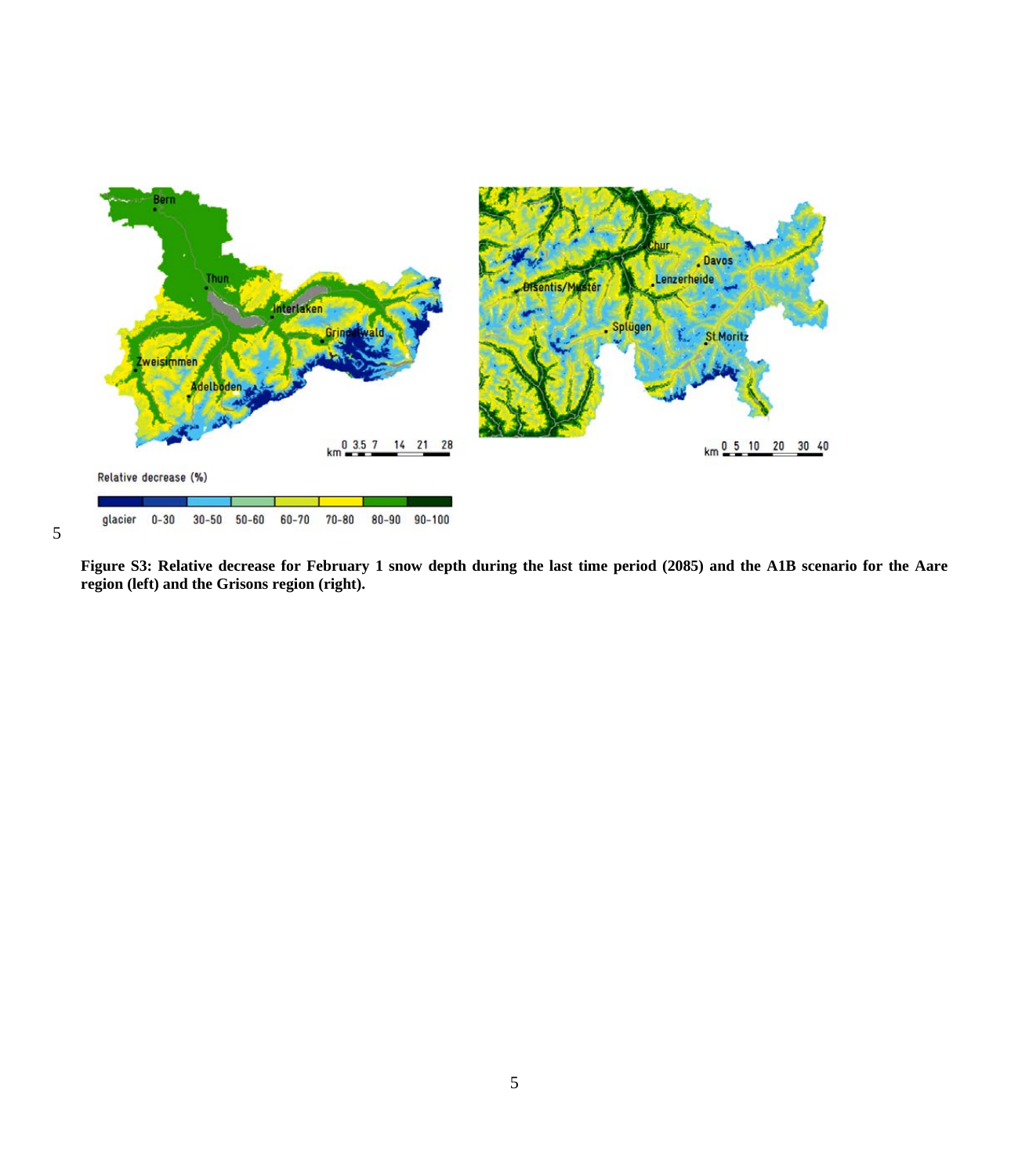

5 **Figure S4: Current and future variability of maximum snow depth (solid line) and mean winter temperature (dashed line) from November to April for 6 elevation zones and the A2 scenario for the Aare region. Note, the scale of the y-axis changes with elevation.**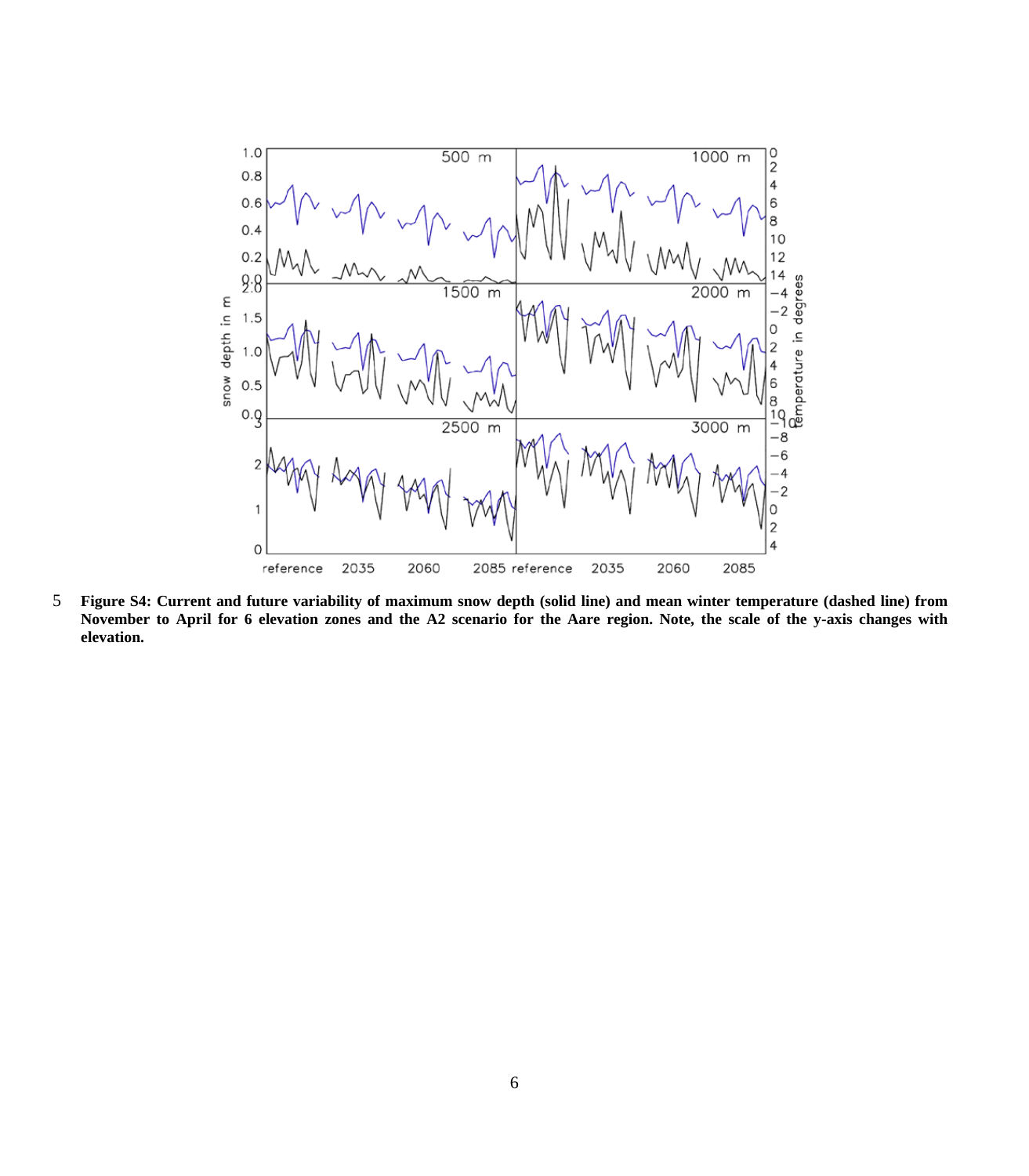

**Figure S5: Probability of winter with 0 (upper left), less than 5 (upper right), less than 15 (lower left) and less than 50 (lower right) snow days for Grisons.**